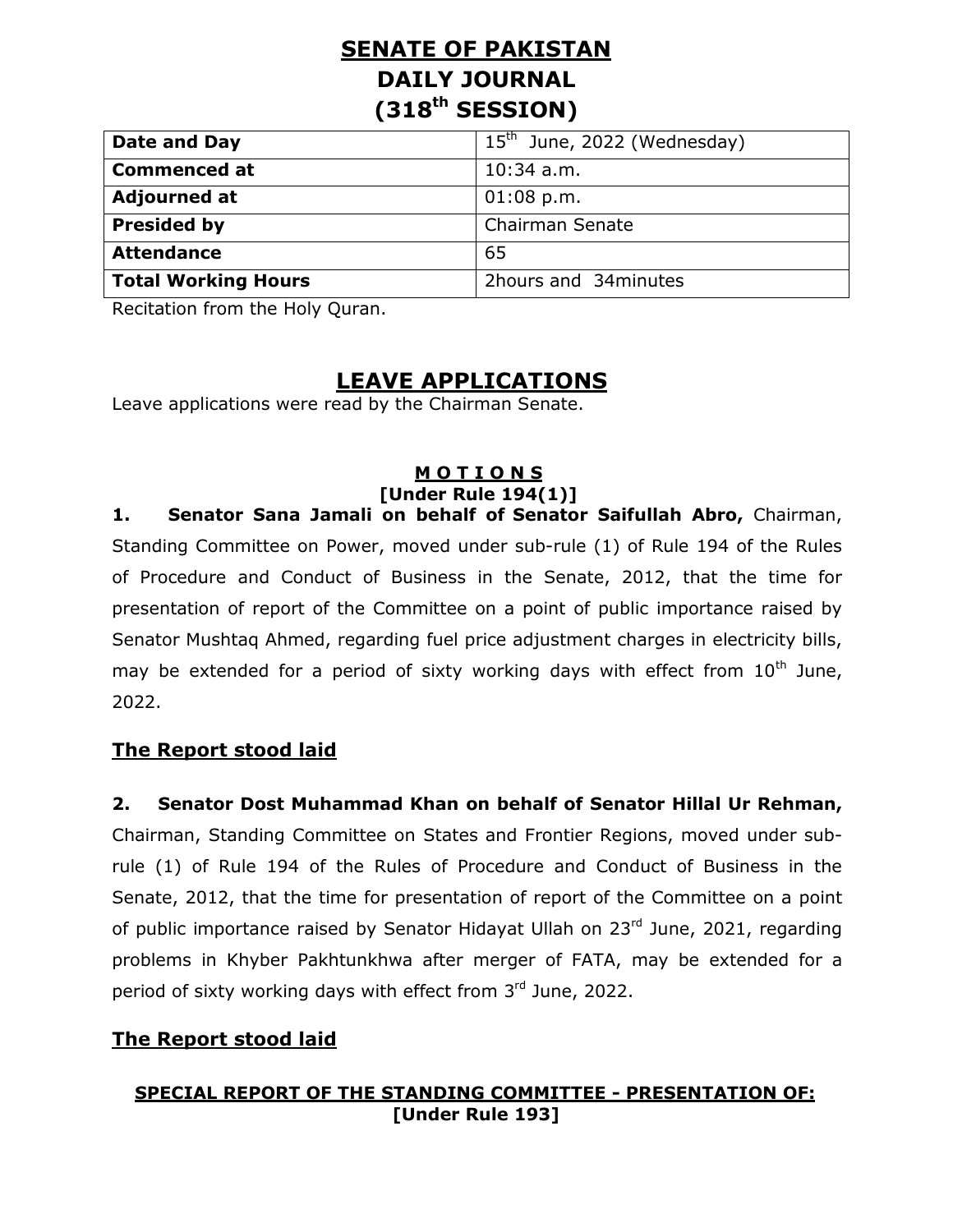**3. Senator Mohsin Aziz, Chairman, Standing Committee on Interior, presented** a special report of the Committee for the Parliamentary Year 2021-2022 comprising performance and working of the Committee.

#### **The Report stood laid**

#### **REPORTS OF THE STANDING COMMITTEES - PRESENTATION OF: [Under Rule 195]**

1. **Senator Faisal Javed,** Chairman, Standing Committee on Information and Broadcasting, presented report of the Committee on the Bill to ensure access of media to persons in all matters of public importance through Pakistan Sign Language [The Access to the Media (Deaf) Persons Bill, 2022], introduced by Senator Saleem Mandviwalla on 14<sup>th</sup> February, 2022.

## **The Report stood laid**

**2. Senator Faisal Javed,** Chairman, Standing Committee on Information and Broadcasting, presented report of the Committee on a point of public importance raised by Senator Kamran Murtaza on  $18<sup>th</sup>$  January, 2022, regarding conked out radio transmitter in Zhob and alleged sale of radio station land.

## **The Report stood laid**

**3. Senator Irfan-Ul-Haque Siddiqui,** Chairman, Standing Committee on Federal Education, Professional Training, National Heritage and Culture, to present report of the Committee on a point of public importance raised by Senator Danesh Kumar on  $8<sup>th</sup>$  February 2022, regarding non-provision of scholarships to the students of erstwhile FATA and Balochistan.

## **The Report stood laid**

**4. Senator Irfan-Ul-Haque Siddiqui,** Chairman, Standing Committee on Federal Education, Professional Training, National Heritage and Culture, to present report of the Committee on the subject matter of Starred Question No. 13, asked by Senator Sardar Muhammad Shafiq Tareen on 4<sup>th</sup> January, 2022, regarding details of the students of Balochistan and erstwhile FATA being studying and those who have graduated under the program of "Provision of higher education opportunities for students of erstwhile FATA and Balochistan" during the last ten years.

## **The Report stood laid**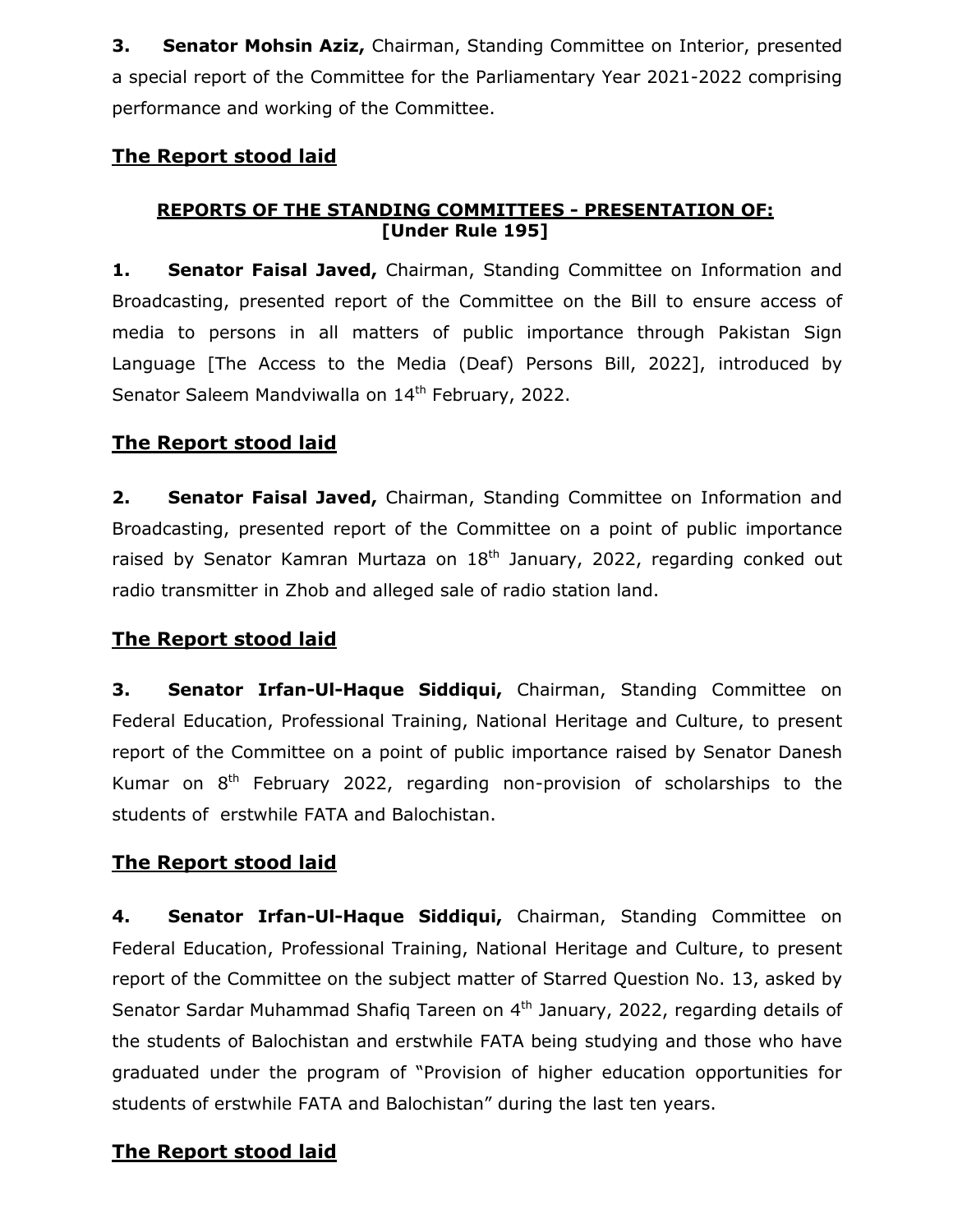**5. Senator Engr. Rukhsana Zuberi on behalf of Senator Mohammad Abdul Qadir,** Chairman, Standing Committee on Petroleum, presented report of the Committee on a point of public importance raised by Senator Bahramand Khan Tangi on 29<sup>th</sup> September, 2021, regarding non-provision of jobs to local skilled and unskilled workers of districts Kohat, Hangu and Karak by OGDCL and M/s MOL.

## **The Report stood laid**

## **Discussion on the Finance Bill, 2022-23**

Following Member's also spoke on the issue:-

- 1. Senator Azam Nazeer Tarar, Leader of the House
- 2. Senator Syed Muzafar Hussain Shah
- 3. Senator Quratulain Marri
- 4. Senator Mohsin Aziz

**After hearing the Member, the Chairman Senate direction to Secretary Senate that give order to Secretaries of Ministries that all officers of grade 20 should be present at 10:30**

5. Shaukat Fayyaz Ahmed Tarin

# **POINT OF PUBLIC IMPORTANCE**

**1.** Point raised by Senator Mushtaq Ahmed regarding the statement by Mian Muhammad Nawaz Sharif calling on the Government to facilitate General Musharaf's return to Pakistan.

Following Member's also spoke on the issue:-

- 1. Senator Syed Yousaf Raza Gilani
- 2. Senator Molana Abdul Ghafoor Haideri
- 3. Senator Ijaz Ahmad Chaudhry
- 4. Senator Irfan-ul-Haq Sadiqu
- 5. Senator Faisal Javed
- 6. Senator Molvi Faiz Muhammad
- 7. Senator Kamran Murtaza
- 8. Senator Mian Raza Rabbani

9. Senator Shahadat Awan (Minister of State for Law and Justice)